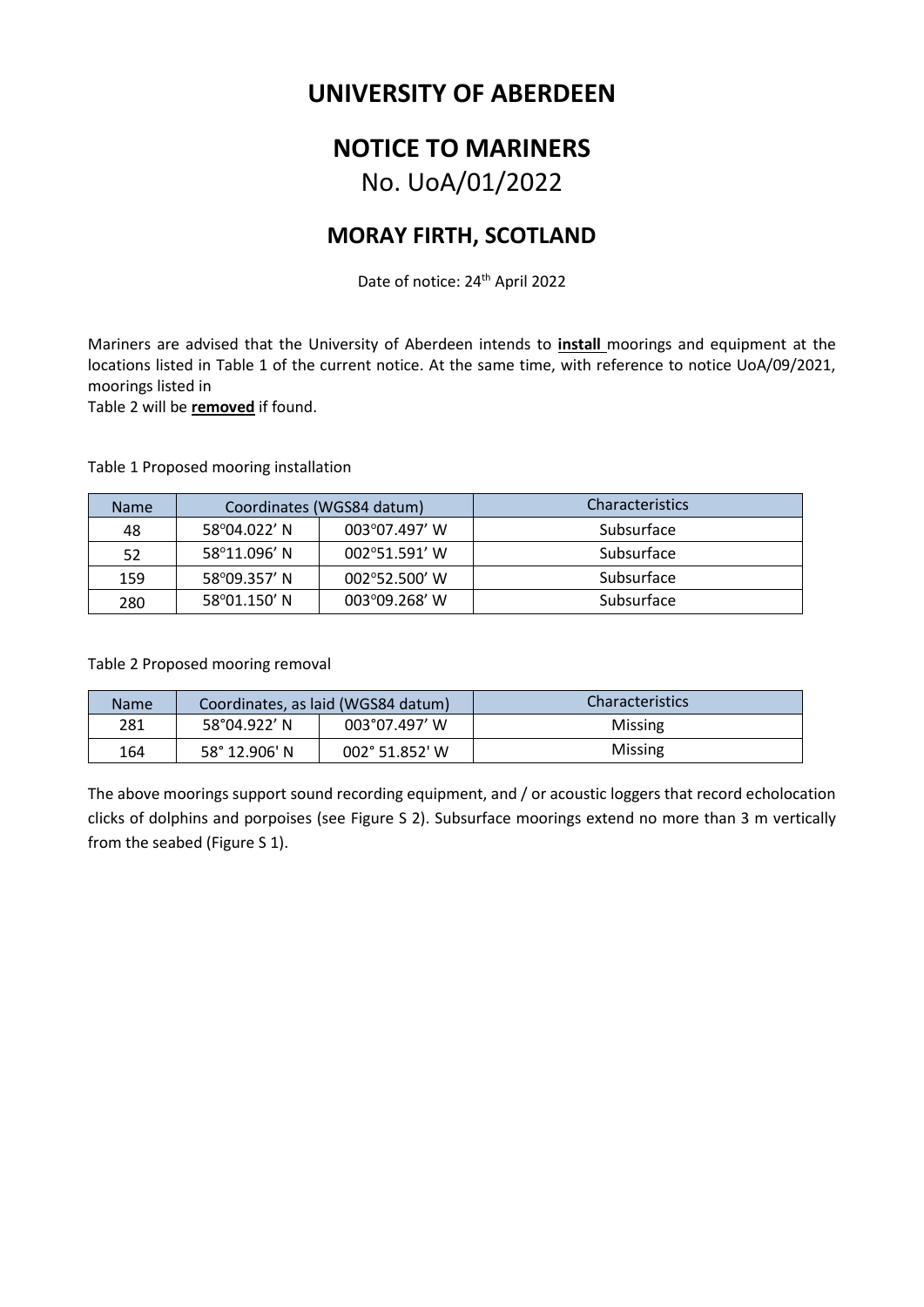All works will be carried out by Moray First Marine Ltd., using MV "Waterfall".

**Waterfall General Description and Dimensions:** Workboat, UK MCA Cat.2, 60nm from safe haven LOA 16m, Beam 6m. **Call sign:** 2CBT4 **MMSI:** 235071392 **On Board Contact: Bill Ruck, 07775 802963 E-mail:** [bill@moraymarine.com](mailto:bill@moraymarine.com)

These works will commence as soon as possible after the date of this notice, subject to weather.

A further Notice to Mariners will be issued in the event of additional operations on the above listed locations.

For information and enquiries please contact:

### **Robert Bashford**

Lighthouse Field Station, University of Aberdeen, George St., Cromarty, Ross-shire, IV11 8YL.

+44 (0)1381 600548. [robert.bashford@abdn.ac.uk](mailto:robert.bashford@abdn.ac.uk)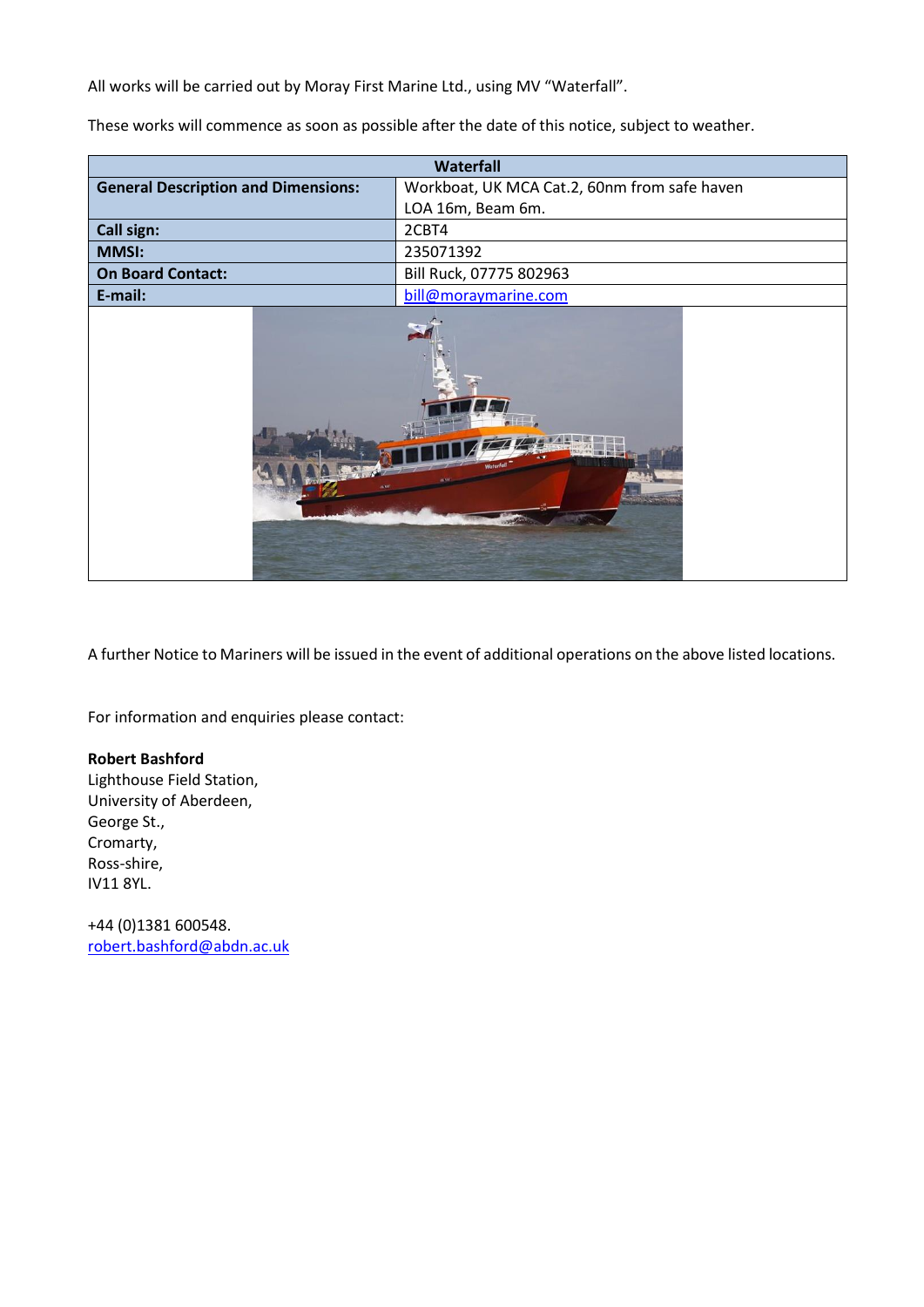

Figure S 1 Schematic of subsurface mooring

<span id="page-2-1"></span><span id="page-2-0"></span>

Figure S 2 Examples of equipment which the above moorings support.